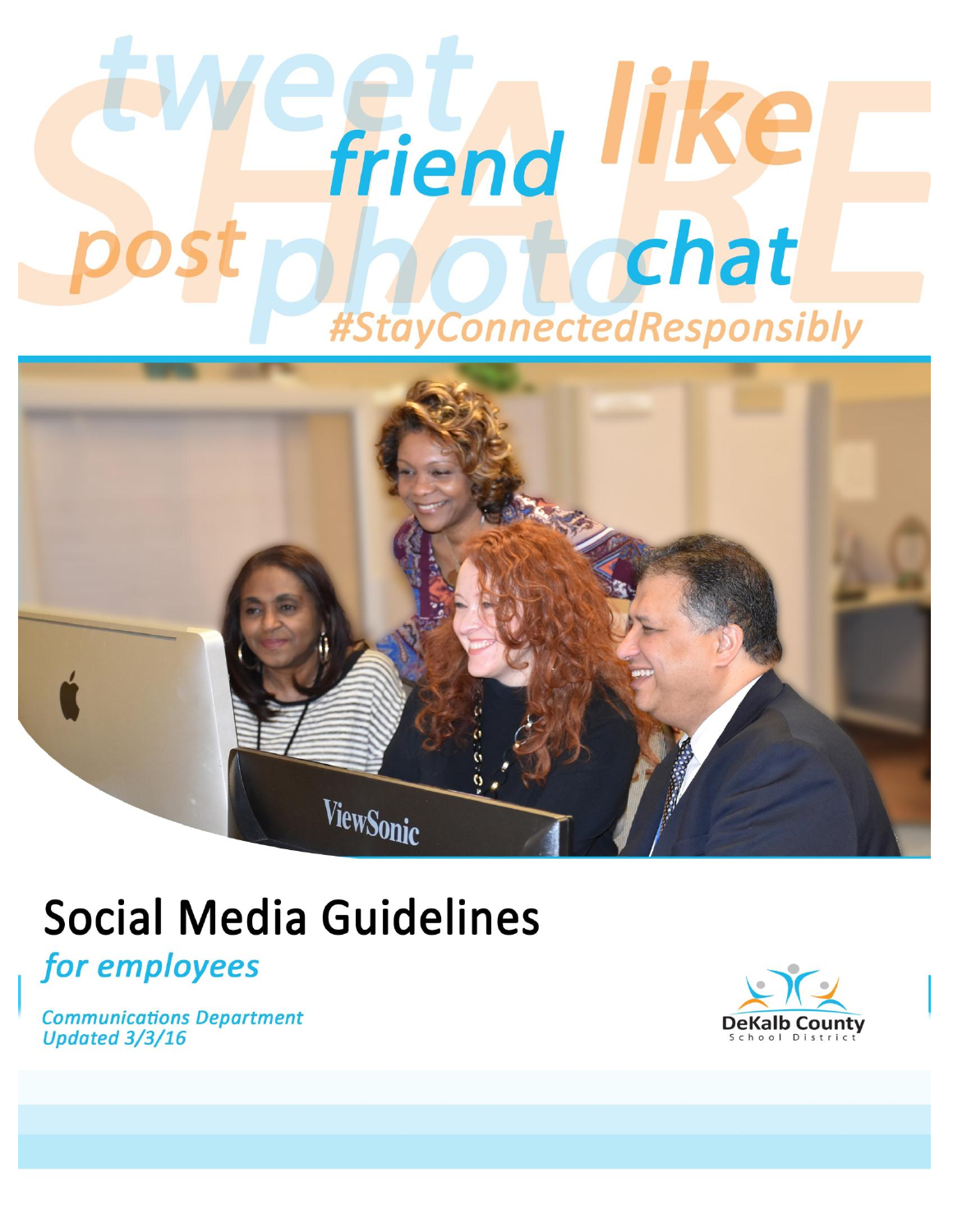March 9, 2016

Dear DeKalb Schools Community,

In the  $21<sup>st</sup>$  Century, students use technology more than ever before. They grow up with mobile devices at their fingertips, and the Internet has become a social playground. Because social media is instant, easy, and a common way of sharing information today, it is imperative that we practice safe social networking.

The DeKalb County School District (DCSD) is providing guidelines for students and employees on the use of social media inside and outside of the classroom.

While the DeKalb County Board of Education provides an official Internet Acceptable Use Policy, found at the eBoard website on Dekalb.k12.ga.us, our guidelines offer a quick reference for safe, online etiquette. Please see our guidelines online at[: http://www.dekalb.k12.ga.us/social](http://www.dekalb.k12.ga.us/social-media)[media.](http://www.dekalb.k12.ga.us/social-media)

Engagement, collaboration, learning, and sharing in digital environments are here to stay. Because technology changes rapidly, our community must work together to educate students on how to engage on social media platforms responsibly. In addition to these guidelines, DeKalb County School District will provide activities and resources that support social media, another important method of communication to keep our community in the know.

Let's *Stay Connected* responsibly.

Sincerely,

Dr. R. Stephen Green Superintendent DeKalb County School District

DeKalb County School District Employee Social Media Guidelines, SY2016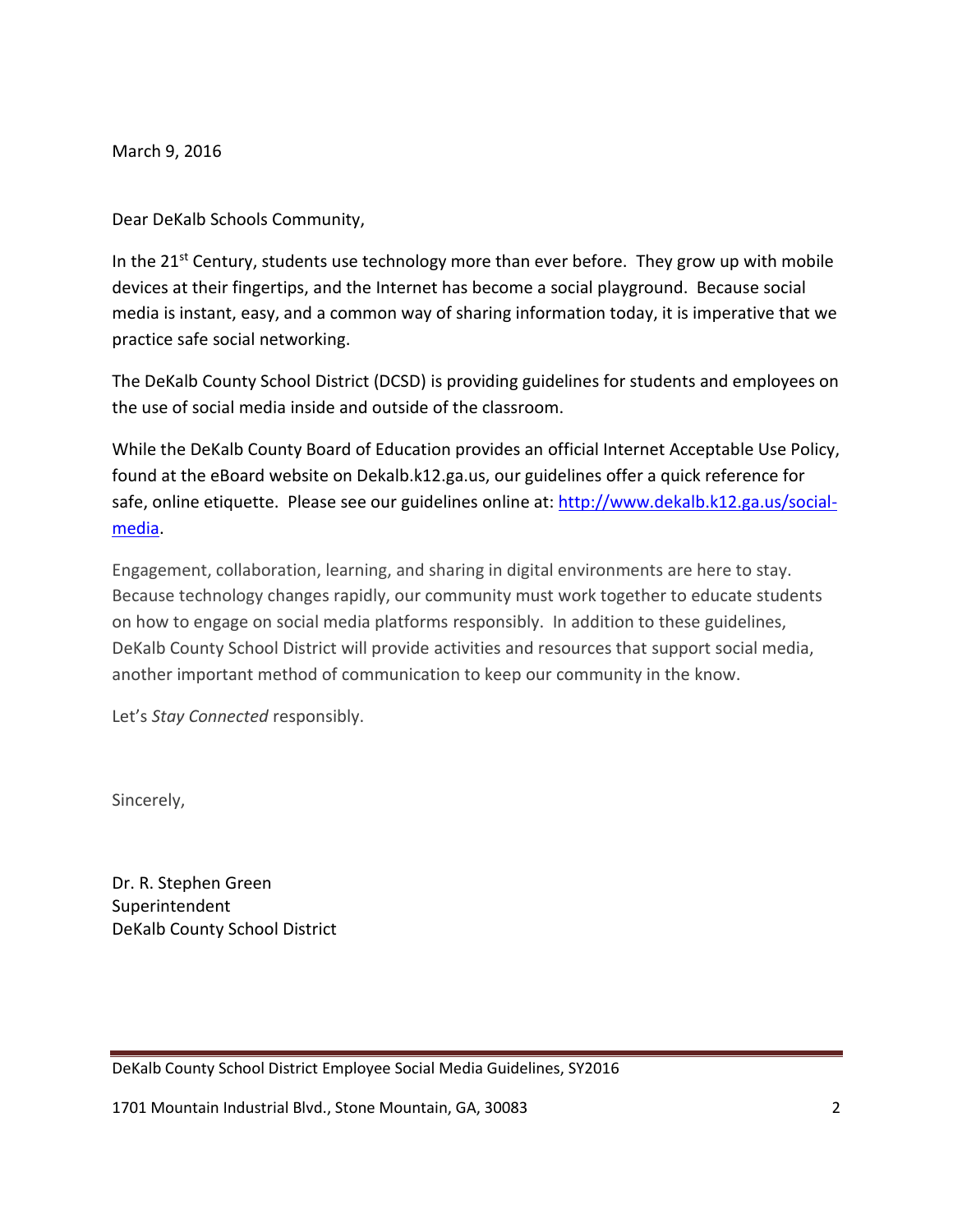#### **SOCIAL MEDIA PUBLISHING GUIDELINES**

#### **A. Introduction/Purpose**

1. Social media technology can serve as a powerful communications tool supporting student achievement, education, parent involvement, and 21st-century learning. Social media can prepare our DeKalb County School District (DCSD) students to succeed in their educational and professional endeavors. 'Social media,' the term, encompasses all communication shared in an electronic format: Facebook, Twitter, Instagram, YouTube, blogs, social networks, and videohosting sites.

2. Our Social Media Guidelines offer professional recommendations and practices for communication. We want to be sure that our DCSD employees use digital tools in a safe, responsible manner that helps students reach goals.

Please refer to the DCSD Website and Online Social Media Publishing Guidelines (Policy IFBGB) [DCSD Website and Online Social Media Publishing Guidelines \(Policy IFBGB\)](https://eboard.eboardsolutions.com/ePolicy/Policy.aspx?S=4054&Sch=4054&PC=IFBGB&revNo=1.72&srch=social+media&ktype=Exact%20) for more information.

#### **B. Definition of Social Media**

Social media are online communications channels dedicated to community-based input, interaction, content-sharing, and collaboration. In the DCSD, social media offer exceptional transparency, foster engagement, and increase access to credible information, externally and internally.

#### **C. District Online Content Coordinator**

The Superintendent or representative will designate a qualified individual as the District Online Content Coordinator to maintain DCSD web sites and social media accounts. Those sites will comply with all DeKalb County Board of Education policies and regulations, and all local, state, and federal laws.

The Online Content Coordinator will maintain and distribute Web Publishing and Compliance Guidelines for use with DCSD Web sites and social media. All material placed on DCSD Web sites or social media accounts will be consistent with these guidelines and approved by the Online Content Coordinator.

The Online Content Coordinator will maintain and distribute written Guidelines and Recommendations for Personal Use of Web Sites and Social Media Accounts for employees and students with an online presence. These guidelines will support proper use of social media and help prevent disruption of the school environment.

DeKalb County School District Employee Social Media Guidelines, SY2016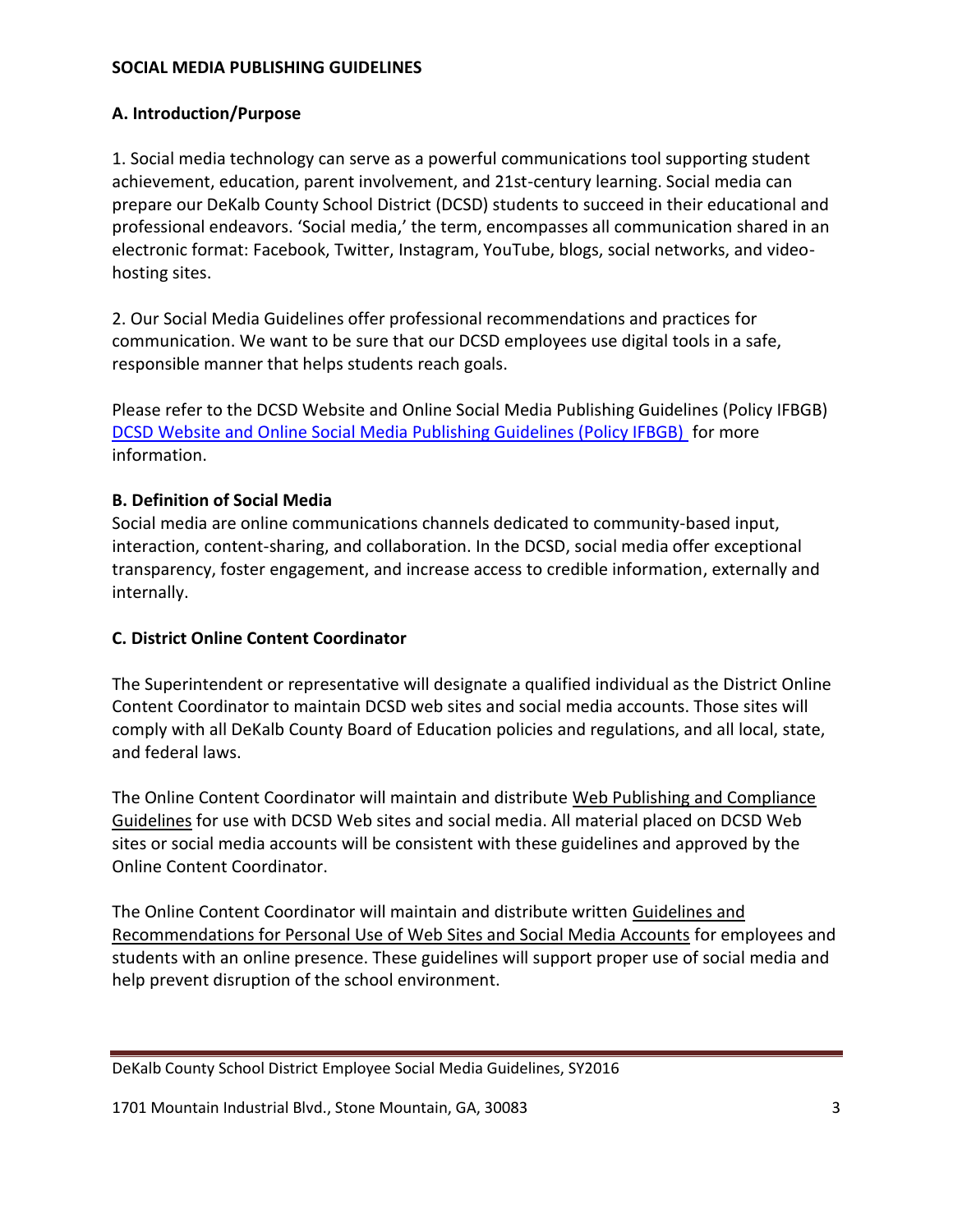The Online Content Coordinator will create an official registration procedure for individual schools, teachers, students, and extracurricular organizations that want to create web pages and social media accounts.

## **D. Applicability**

Our social media guidelines apply to all our DCSD valued staff and service people.

### **E. Establishment**

The DCSD will establish and manage social media sites, for example Twitter, Facebook, YouTube, and Instagram. Appropriate content for these sites includes:

- DeKalb County School District information
- DeKalb County Board of Education information
- Information from individual schools
- Teacher and classroom information
- Student projects
- Information from our education partners
- Information from extracurricular organizations

## **F. Professional Social Media Use**

#### **1. Professional Email Accounts vs Personal Email Accounts**

For social media, our DCSD employees should maintain separate professional and personal email addresses. The regular use of a personal email address for professional purposes may result in DCSD considering the personal address a professional account.

## **2. Communication with DCSD Students**

All DCSD employees who work with students and professionally engage with them on social media sites should: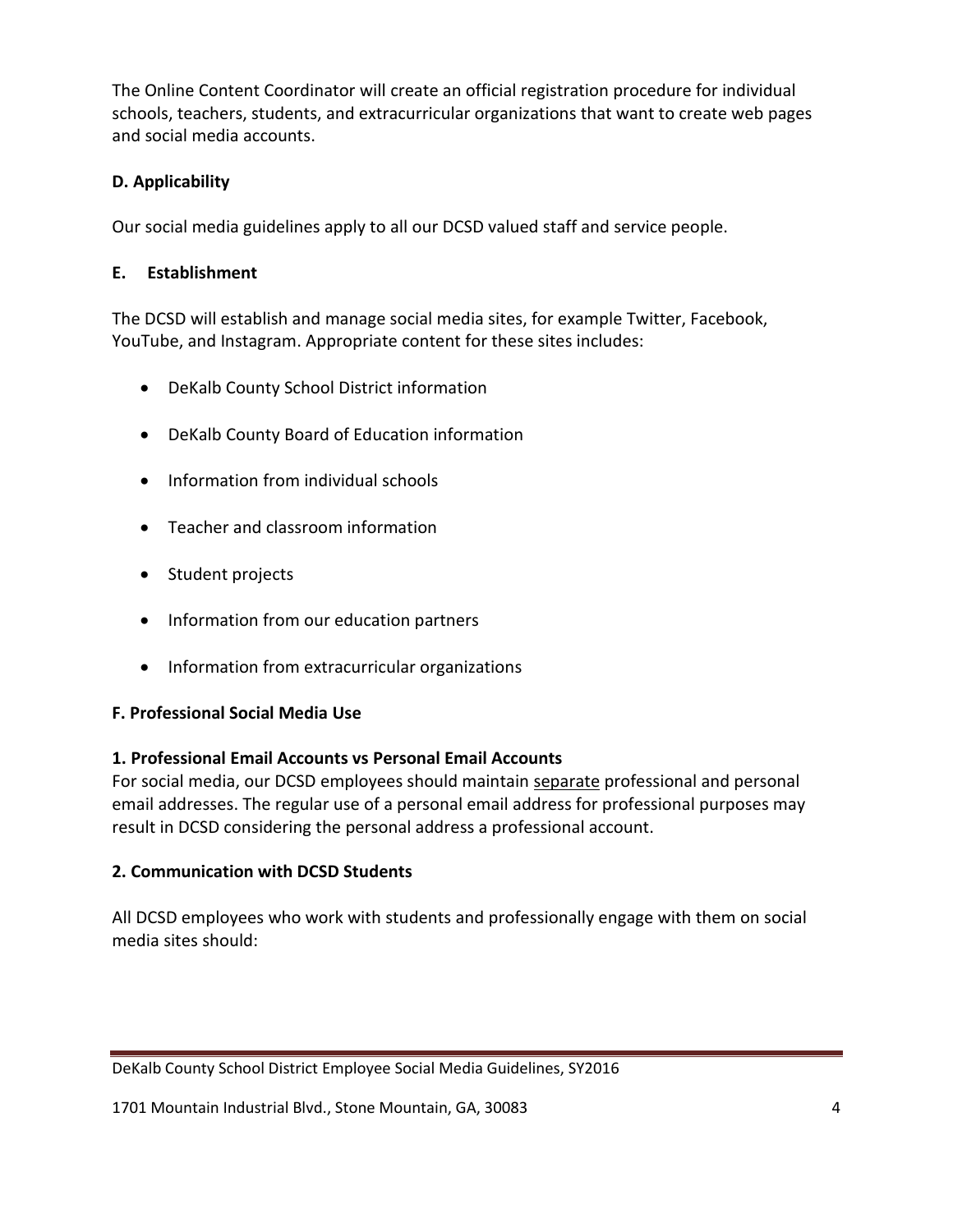- a. Create social media sites that address reasonable instructional, educational, or extracurricular topics.
- b. Notify our DCSD parents each school year of the professional social media activities set up for their children's participation.

### **3. Guidance for Professional Social Media Sites**

- a. All our DCSD employees should treat the professional social media space like a classroom or professional workplace. The standards for conduct in DCSD professional settings also apply to professional social media sites.
- b. All our DCSD employees should exercise responsibility, caution, sound judgment, and common sense when using professional social media sites.
- c. When setting up professional social media sites, principals or their representatives and our employees should responsibly consider their intended audience and the appropriate level of privacy.
- d. Individual schools, teachers, students, and extracurricular organizations may create social media accounts. They should first obtain a principal's approval and properly register the account with the Online Content Coordinator.
- e. Principals and their representatives must maintain a list of all professional social media accounts in their schools.
- f. School-based social media accounts on Instagram, Twitter, YouTube, and Facebook should cross-collaborate with our DCSD central office's social media accounts. While each school owns its' brand, each also belongs to our larger organization. We encourage principals and their representatives to engage with and support DCSD social media sites by, for example, sharing or retweeting District news releases or events on their school sites.
- g. To differentiate professional DCSD social media sites from personal sites, accounts should include language and logos that clearly identify them as professional sites.
- h. Content shared on social media should have a reasonable and positive relationship with the mission and function of DCSD. An example: Sharing public library events supports the partnership in education with DCSD and DeKalb County Government.
- i. Our DCSD employees should use privacy settings for their intended audiences. Limitations to privacy settings exist, however, and DCSD employees should be aware that social media sites can change their default privacy settings and other functions at any time.

DeKalb County School District Employee Social Media Guidelines, SY2016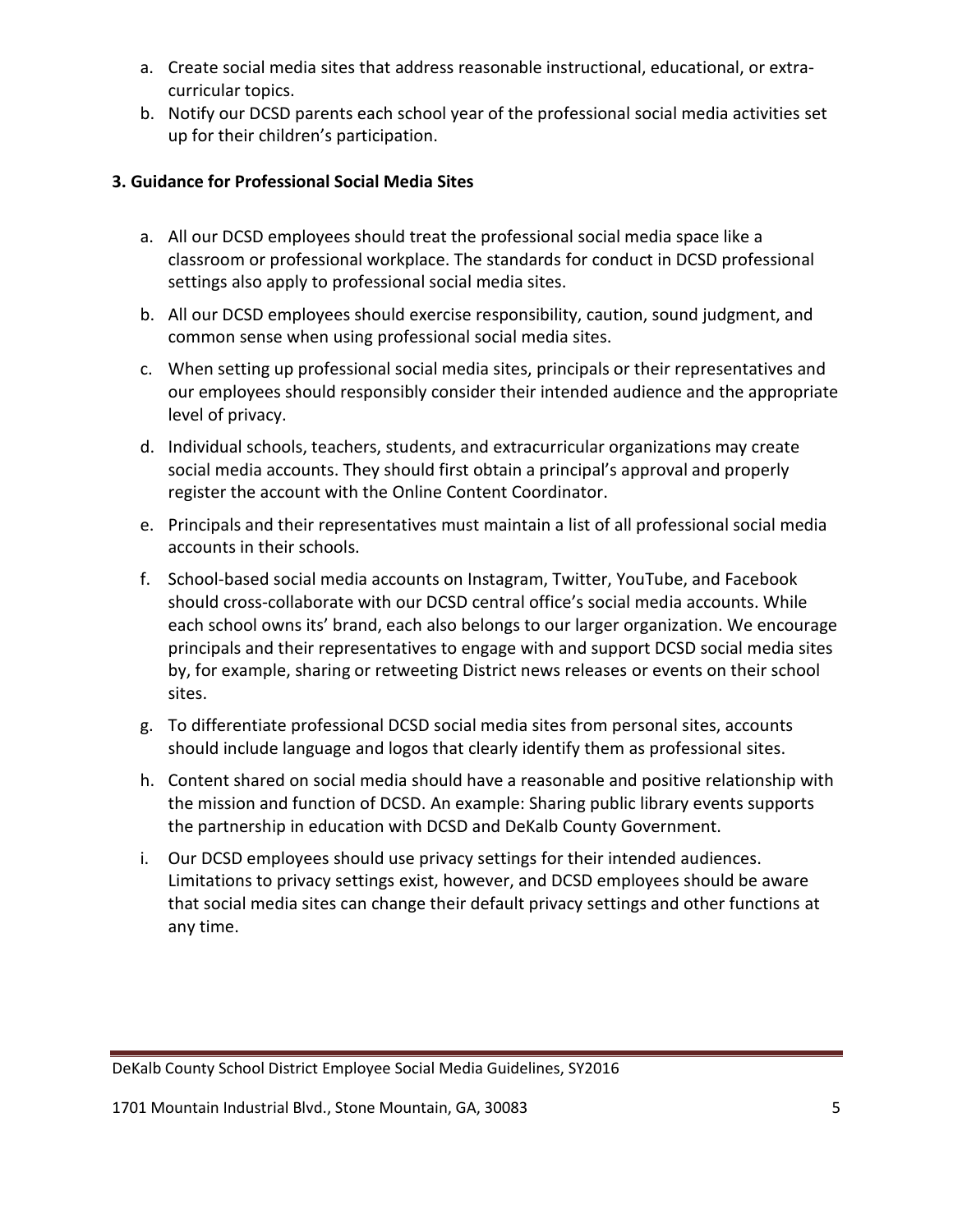- j. Professional social media communication must comply with DCSD policies and laws on the disclosure of confidential information, cyberbullying, student privacy, threatening language, and other school place issues.
- k. No student's personally identifiable information may be posted by DCSD employees on professional social media sites available outside the classroom. An example would be posting student information to a 'buddy' class in another country. Posting any image of a student online requires a written, signed [media consent form](http://www.dekalb.k12.ga.us/www/documents/communications/media-release/english.pdf) for the featured child. Consent forms are on file at our schools and may be found online at [http://www.dekalb.k12.ga.us/communications.](http://www.dekalb.k12.ga.us/communications)

### **4. Monitoring of Professional Social Media Sites**

- a. Our DCSD principals and representatives are responsible for monitoring their employees' professional social media sites. Each school must monitor its own sites. Monitoring responsibilities include regular reviews of site content and reports of any questionable communications.
- b. Our DCSD principals and representatives reserve the right to remove postings or disable pages on sites that do not adhere to laws or DCSD policies.

#### **5. Inquiries**

a. Media inquiries received on sites should be referred to the DCSD Office of Communications.<http://www.dekalb.k12.ga.us/communications> .

#### **E. Personal Social Media Use by Our DCSD Employees**

#### **1. Communication with DCSD Students**

To maintain a professional relationship with students, our DCSD employees should not communicate on personal social media sites with students currently enrolled in DCSD schools. We make an exception for communication with relatives of students.

#### **2. Guidance Regarding Our DCSD Employees' Personal Social Media Sites**

Our DCSD employees should exercise caution, common sense, and professionalism when using their personal social media sites.

a. We encourage DCSD employees to use appropriate privacy settings to control access to their personal social media sites. Be aware, however, that privacy settings have

DeKalb County School District Employee Social Media Guidelines, SY2016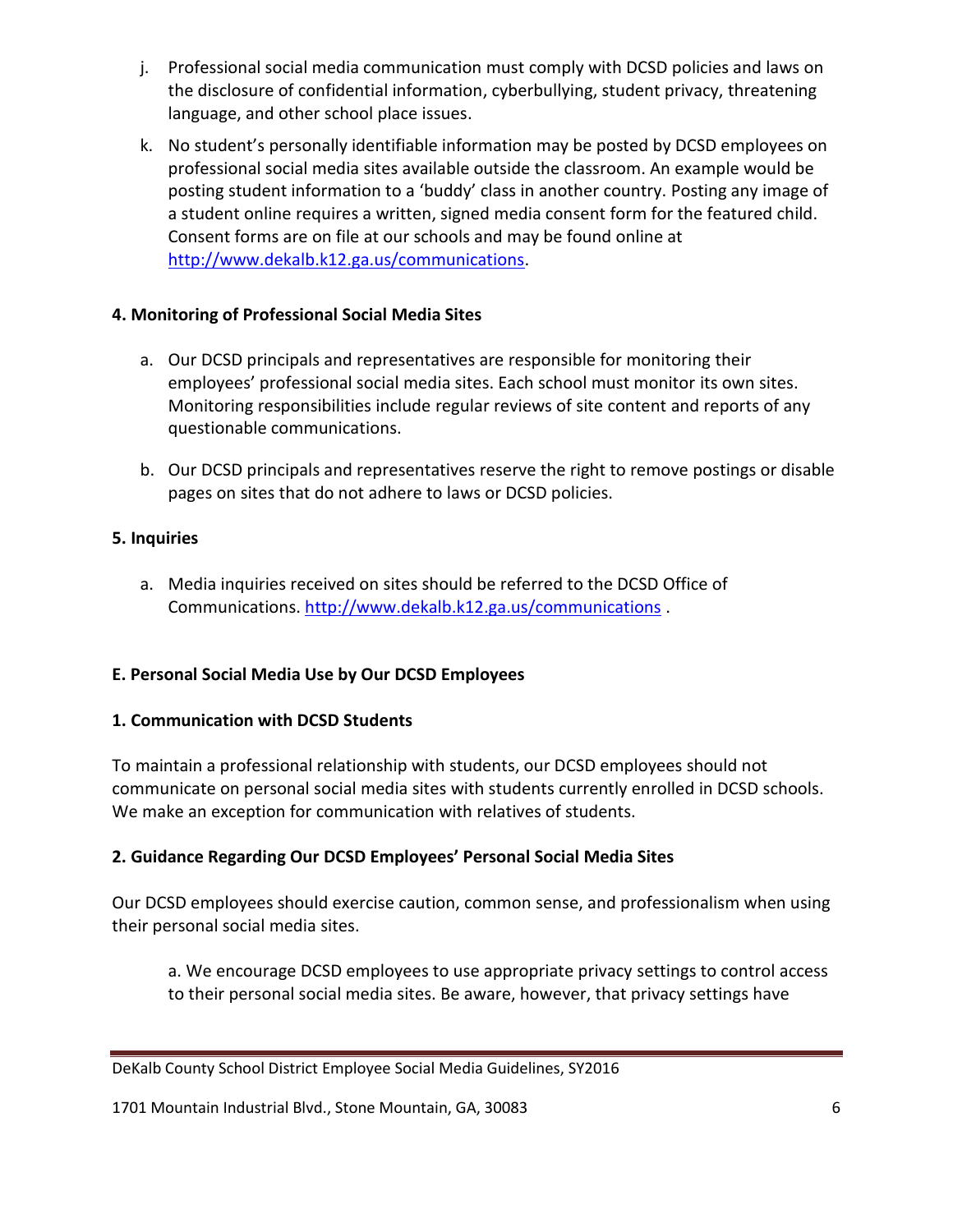limitations, and private communication on the Internet can easily become public. Also, social media sites can change default privacy settings and other functions at any time. Our employees are responsible for understanding and complying with the rules of any social media sites they use. Personal social media sites that address workplace business may be subject to Open Records laws.

b. We do not recommend that our employees 'tag' photos of other DCSD employees, volunteers, contractors, or vendors without prior written permission from these people.

c. Personal social media use, including use after-hours, always has the potential to cause disruptions at school or the workplace, in violation of DCSD policies and the law.

d. We prohibit the posting or disclosure of students' personally identifiable information or confidential information on personal social media sites, if it violates DCSD policies or any laws.

e. Our employees should never use the DCSD logo or imply that their personal social media sites speak in an official capacity for DCSD. We do permit use of the DCSD logo when it automatically posts on personal social media sites such as LinkedIn. When it doubt, check with the Coordinator.

f. We strongly recommend that our DCSD employees maintain transparency and be honest about their identities when they post on social media. When employees identify themselves as DCSD employees, they must be clear that they express individual and personal views, not necessarily the official views of the DCSD.

#### **F. Applicability of DCSD Policies and Other Laws**

1. The DCSD Guidelines supplement, but do not supersede, existing DCSD policies and laws. Our DCSD social media users must comply with all applicable federal, state and local laws, including the [Children's Online Privacy Protection Act \(COPPA](http://business.ftc.gov/privacy-and-security/children)), and the [Family Educational Rights and Privacy Act \(FERPA\).](http://www2.ed.gov/policy/gen/guid/fpco/index.html.)

2. Our Guidelines do not serve as a code of conduct for social media use and do not constitute a separate basis for potential discipline. However, all existing DCSD policies, regulations, and laws that cover employee work place conduct also apply in the social media environment. These include the [DCSD Website and Online Social Media](https://eboard.eboardsolutions.com/ePolicy/Policy.aspx?S=4054&Sch=4054&PC=IFBGB&revNo=1.72&srch=social+media&ktype=Exact)  [Publishing Guidelines \(Policy IFBGB\).](https://eboard.eboardsolutions.com/ePolicy/Policy.aspx?S=4054&Sch=4054&PC=IFBGB&revNo=1.72&srch=social+media&ktype=Exact) 

#### **G. Additional Inquiries**

DeKalb County School District Employee Social Media Guidelines, SY2016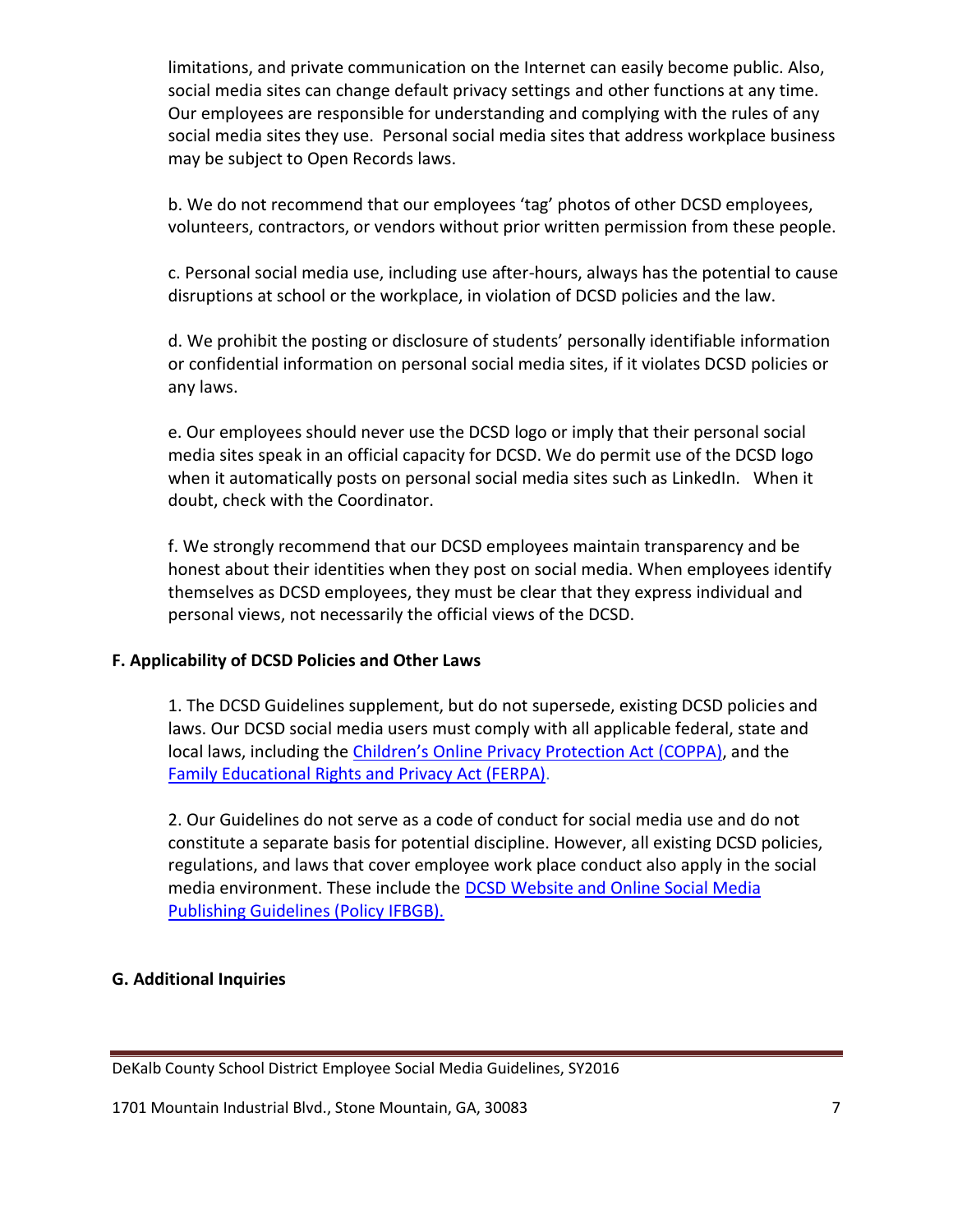This document provides general guidance, but does not cover every potential social media situation. Please consult the District Online Coordinator or our DCSD regulations with any inquiries. As our guidelines address rapidly changing technologies, we will regularly revisit and update them.

#### **H. Frequently Asked Questions (FAQ) General**

1. Why does the DCSD issue guidance for using social media?

- Social media technology offers many educational benefits. We issue these guidelines to encourage professionalism, responsibility, safety, and awareness by our employees who use social media. Our guidelines also recommend best practices for employees who use social media for professional or personal communication.
- 2. How may DCSD parents, students, and employees give feedback on these guidelines?
	- We welcome feedback on our guidelines and FAQs. Because technology and best practices change rapidly, we plan to systematically review and update guidance. If you have any feedback or a suggestion, please send an e-mail to our District email address: dcsd\_communications@dekalbschoolsga.org.
- 3. Do the guidelines apply to all DCSD employees or just those who work in schools?
	- Our guidelines apply to all DCSD employees our valued school staffs and our valued central, network, and cluster staffs too.
- 4. What are common types of social media?
	- Blogs. Short for 'web-logs,' blogs function as ongoing journals, where users make systematic entries. Typically, bloggers 'tag' entries for easy online searches. Most blogs allow readers to comment. Examples: Blogger. WordPress.
	- Microblogs. These blogs, as the name implies, have shorter posts, typically limiting the number of typed characters allowed. Microblogs are good for status updates and quickly communicating information to 'friends' or 'followers.' Examples: Twitter. Tumblr.
	- Networking sites. These allow people to connect with each other to explore common interests and pursuits. Examples: Facebook. LinkedIn. Google+. Twitter. Instagram.

DeKalb County School District Employee Social Media Guidelines, SY2016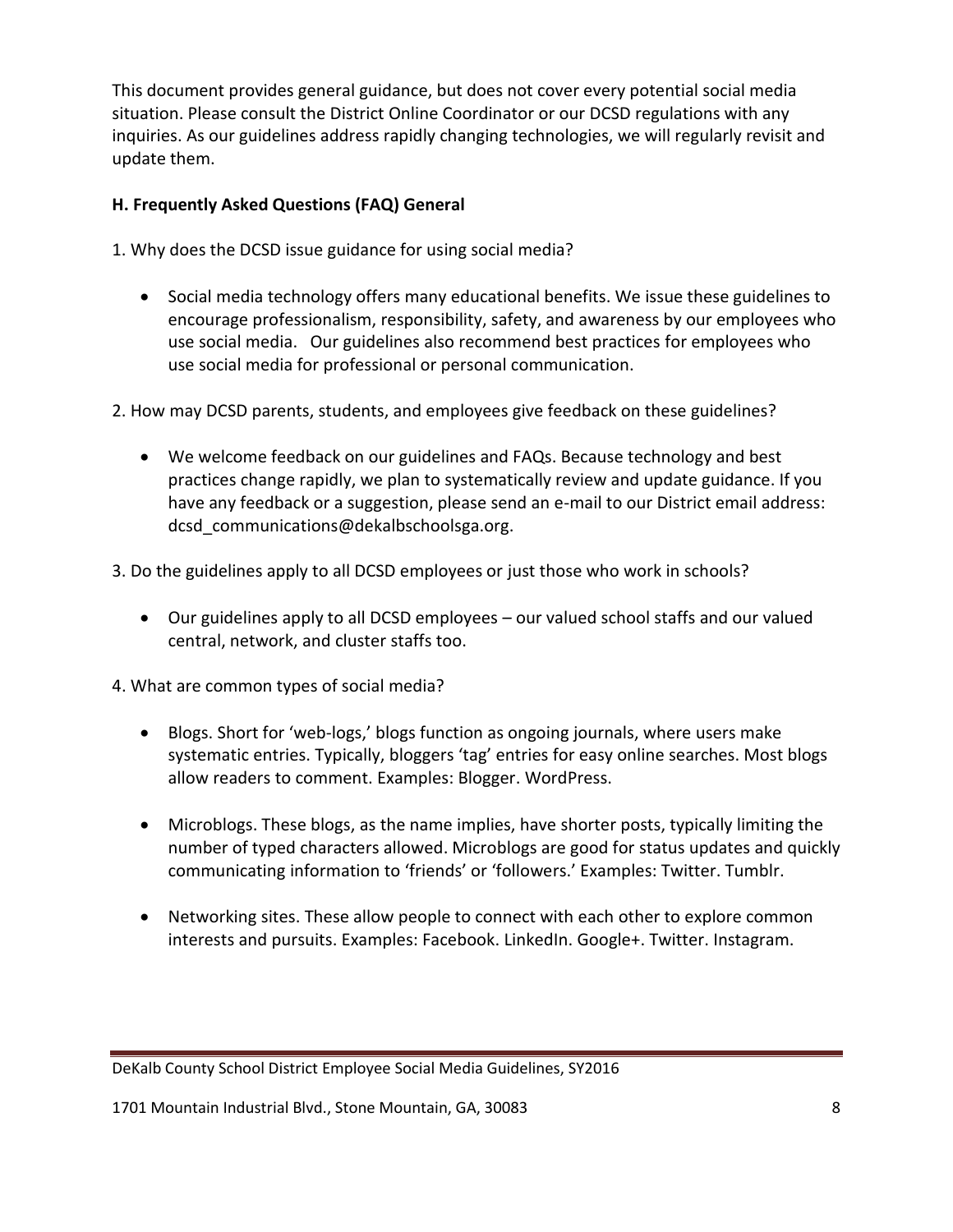- Photo/Video sites. These allow people to share videos, images, slideshows, and other visual media. These sites often allow viewers to comment and post their own content. Examples: YouTube. Vimeo. Flickr. Instagram. Snapchat.
- 5. Can I set up a GoFundMe page?
	- No. If an organization wants to make a donation to a school or program, each school has a donor process they must follow. Policy prohibits the use of a Crowdfunding website or account to raise funds or equipment in the name of the DeKalb County School District, any local school, class or club is strictly prohibited by any DeKalb County School District employee, volunteer, student or parent. Teachers should check with their principals on the donor process.

6. The guidelines state that they supplement, not supersede, DCSD policies and the law. What does this mean?

 Social media use should always comply with our DCSD policies and all laws. Before our DCSD employees use a student's name or other personally identifiable information on social media, for example, they should be aware of policies and laws that might apply to the situations of individual students.

### **Personal Social Media Sites**

7. Why do you recommend that DCSD employees have separate professional and personal social media sites and e-mail addresses?

 All DCSD employees must keep their personal and professional online communications separate. Professional social media is work-related; it may involve employee-to-student communication. Personal social media is not work-related; it does not involve employee-to-student communication, with limited exceptions noted in our guidelines.

8. May DCSD employees use their personal social media accounts to communicate with their DCSD colleagues?

 Our guidelines don't address communication among our employees on personal social media sites. Even so, we encourage our DCSD employees on personal social media to use appropriate privacy settings to control access to their sites … and only use personal sites on their own time.

DeKalb County School District Employee Social Media Guidelines, SY2016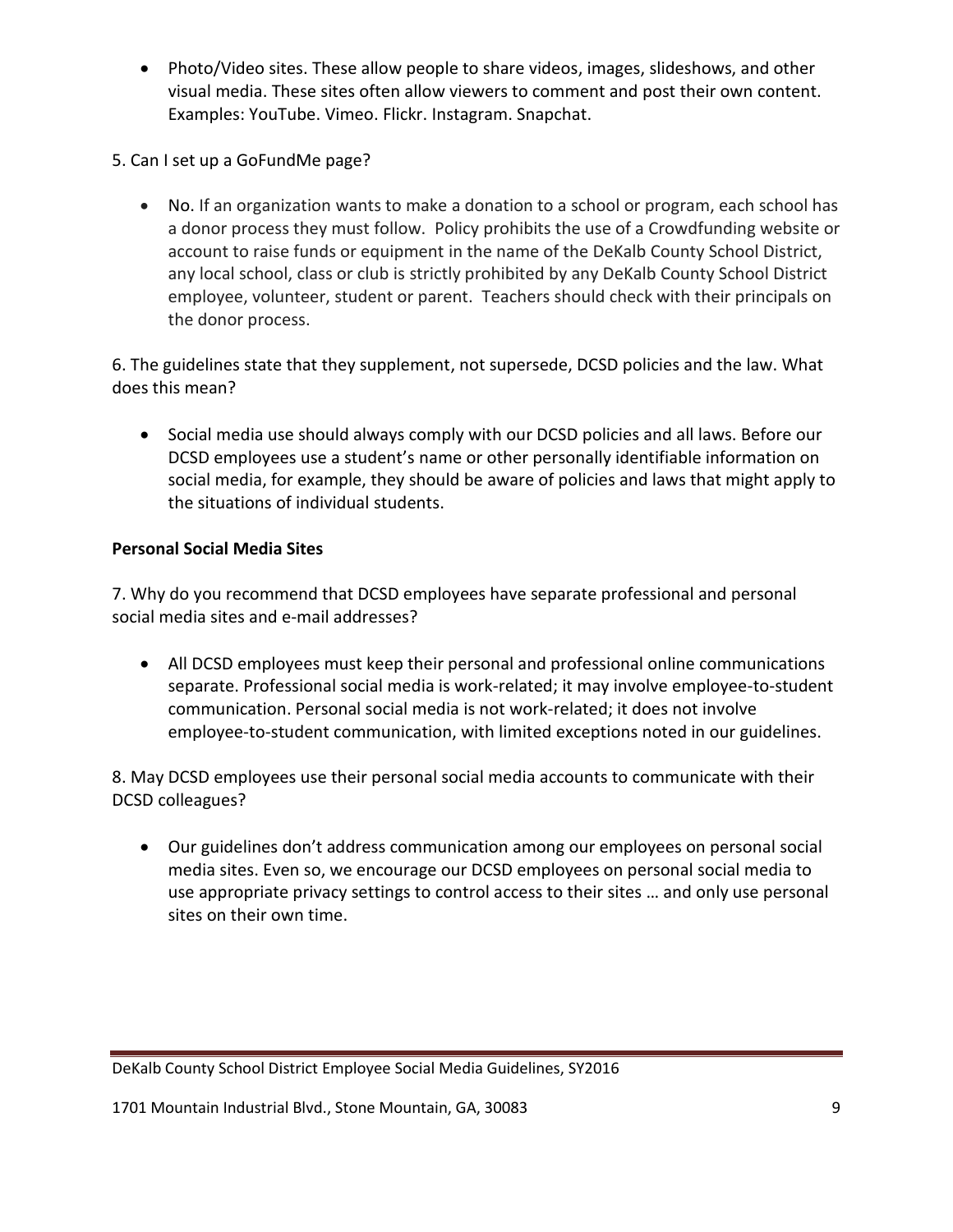9. I have a personal web site where I post book reviews. What best practices do you recommend for DCSD employees with personal social media sites like mine that are professional in nature and may involve students, but aren't directly related to the DCSD?

 Keep in mind that even when a DCSD employee is 'off the clock,' students see him/her as an authority figure. If an employee discovers that a DCSD student accesses a personal social media site for any type of activity, the employee should notify the parents or guardians of the student.

## **Employees**

10. What if DCSD employees already use social media for professional or personal purposes?

- For professional social media use: DCSD employees should make sure their use aligns with the Social Media Guidelines and these FAQs. Any use not consistent with these guidelines should be altered or amended in a reasonable period of time to conform to our DCSD policies and the law. Employees with links from a professional social media site to a personal e-mail address should transition the site to a professional e-mail address.
- For personal social media use: Our guidelines recommend that DCSD employees who use social media for personal purposes should not allow any current DCSD students access to those sites.
- Our employees should periodically review the Social Media Guidelines and FAQ (we'll update them as needed) to make sure they remain up-to-date on recommended practices.
- Our DCSD central office and schoolhouses provide social media resources for employees who use social media for professional purposes. Check the Employee Portal for webinar trainings.
- 11. On social media, when and where should the DCSD logo be used?
	- Only use the logo for official DCSD business. Websites that officially represent a school may use the official school logo. Note that when a social media site like LinkedIn and Facebook automatically generates the DCSD logo, it's not a problem.
- 12. What other technology-related guidance can support DCSD employees on social media?

DeKalb County School District Employee Social Media Guidelines, SY2016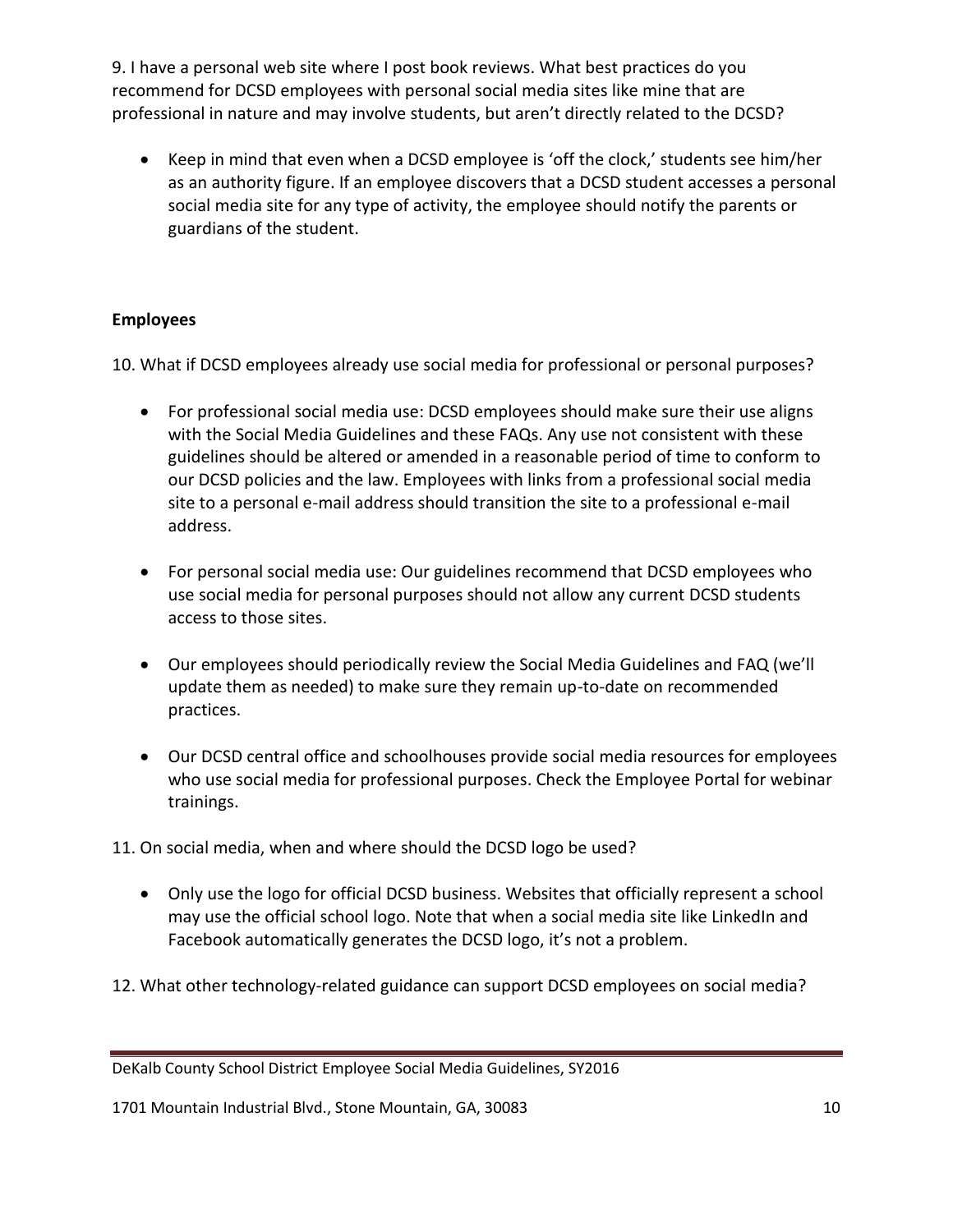- Please see the Policy IFBG: Internet Acceptable Use. This link has information that governs all electronic activity for users of DCSD's network.
- 13. Who monitors professional social media sites? How frequently?
	- Our guidelines recommend that professional social media sites be regularly reviewed and monitored by principals and their representatives. The specific frequency and level of review depends on the particular characteristics of the site. Interactive sites that allow comments and posting, for example, should always be monitored more closely.

14. If DCSD employees want to develop professional social media for their classrooms, then what should they do?

- First, our employees should review the Social Media Guidelines and FAQs periodically to be familiar with the content and any updates. Then they should research and familiarize themselves with the social media site they intend to use.
- If students will be using the proposed professional social media, our employees must review the site's regulations and determine the age children are allowed to use it. An example: Let's say a female teacher plans to create a Facebook page for her third-grade class. She will learn that Facebook requires users to be age 13 or older. She will need to find some other tool. Employees should also review the requirements of the federal Children's Online Privacy Protection Act.
- Our employees should know the privacy and viewing settings for a social media site. We recommend, where possible, that our DCSD employees establish groups or pages, rather than individual profiles, for educational purposes.

## **Guidance for School Leaders**

15. How should principals address parents who have concerns about their children's use of social media?

The DCSD recognizes social media's powerful benefits for students, teachers, and school communities. Many, and probably most, schools now use these 21<sup>st</sup>-century tools. Our own schools should inform parents of the opportunities social media provide for college and career readiness. In some cases, schools may need to 'market' these tools to parents unfamiliar with their benefits. This social media resource can help: *Get Connected* on the Employee Portal under Communications. (Translations are available.)

DeKalb County School District Employee Social Media Guidelines, SY2016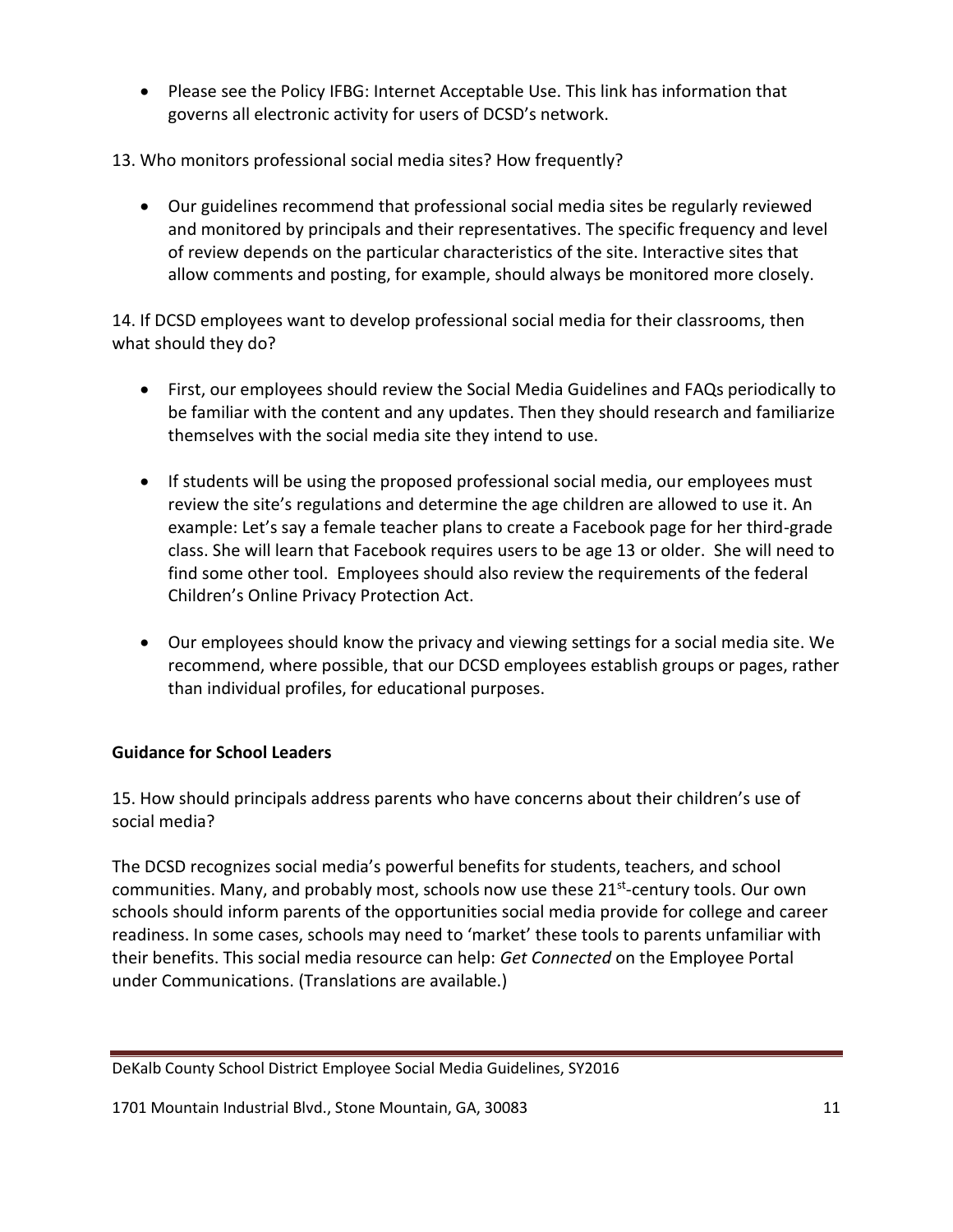- Schools should let families know that technology and technology-based tools are an important part of being work-ready in today's society.
- The reason social media skills matter is well explained in this study: Are they Really [Ready to Work?](http://www.p21.org/storage/documents/FINAL_REPORT_PDF09-29-06.pdf)

16. How can administrators effectively monitor information posted on professional social media sites?

Our recommendations:

- $\clubsuit$  Draw up a comprehensive list of all professional social media sites created and used by your staff.
- $\cdot$  Create one administrative account for administrators or a designated network point-person.
- $\cdot$  Become a member of all professional social media sites and view their posted materials.
- $\cdot$  When possible, set up e-mail notifications when new material posts.
- $\div$  Consider having more than one person monitor sites, and prioritize which should be monitored most frequently.

17. Do I need to be an administrator on every site?

 Principals do not need to be an administrator on every site. A representative, such as an AP or media specialist, can fill this role.

## **Teachers and Other School-Based Staff**

18. Should parents be notified if a child needs to use social media for school-related activities?

 Yes. Our DCSD schools should notify parents every school year if a child will participate in professional social media activities. Parents with questions or concerns should contact the school for more information.

19. The guidelines recommend that principals (or their representatives) have administrator rights. Does this mean that teachers or school-based staff must hand over their professional social media user names and passwords?

• It does not. Teachers and staff may choose to give the principal or representative access to a site. The guidelines simply suggest that principals have at least limited access, using

DeKalb County School District Employee Social Media Guidelines, SY2016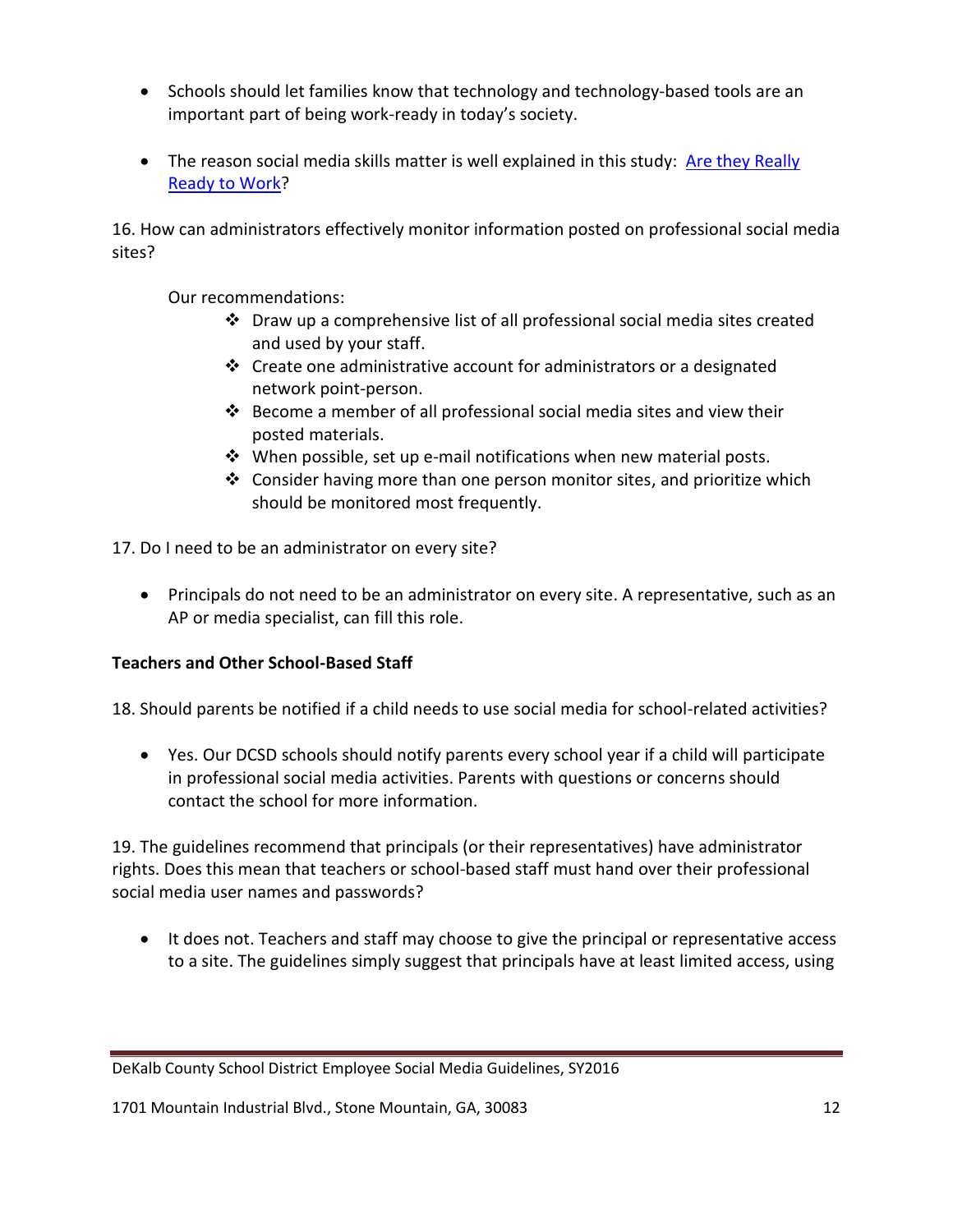their own log-in user names and passwords. Why? If a teacher is out recovering from an extended illness, the administrator can monitor the professional social media site.

20. Are teachers *mandated reporters* as required by federal and state laws when it comes to online activity?

Yes. As indicated in the guidelines, teachers are mandated reporters.

21. How should our DCSD employees respond to *friend* requests by current students on their personal social media sites and accounts?

 They should decline any request. Our suggested response: *Please do not be offended, but I cannot accept your request. As a DCSD employee, it's best for us to communicate using my professional social media account. Our DCSD Social Media Guidelines discourage interactions with current students on personal social media sites. If you want to connect, please contact me through District email.*

22. What should DCSD supervisors and representatives do if they discover inappropriate activity?

 Contact the appropriate authorities for assistance. Use the DCSD reporting requirements.

23. What confidential information or personally identifiable student information should not be posted or disclosed? What about graded work?

 Posting certain graded student work online may be in violation of FERPA. Any DCSD employee who has questions about confidential or personally identifiable student information should contact a principal. The principal will then contact our regional superintendent.

24. Are teachers or other school staff personally liable for student posts on professional social media sites?

 No. If a teacher views an inappropriate post, he/she is, however, required to follow DCSD regulations for reporting it. We also recommend that teachers act as moderators for professional social media sites and we recommend that students never post information on professional social media sites without teacher approval. Professional social media sites should be monitored regularly and offensive and inappropriate posts should be removed in a timely manner.

DeKalb County School District Employee Social Media Guidelines, SY2016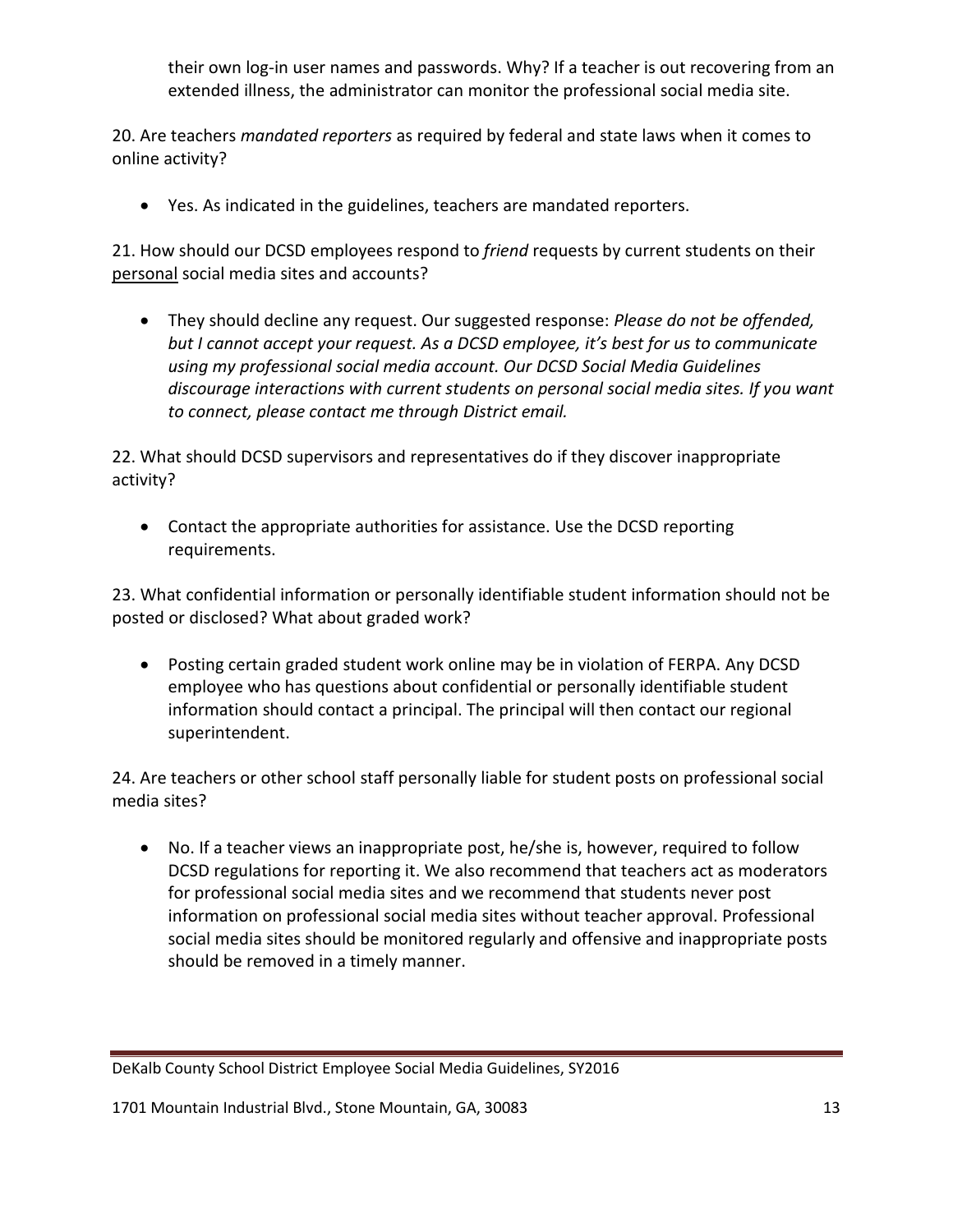• No. These are guidelines, not rules. Though we strongly suggest our valued employees follow these guidelines, no one will not be disciplined for failure to follow them.

## *#STAYCONNECTEDRESPONSIBLY #GETCONNECTED*



DeKalb County School District Employee Social Media Guidelines, SY2016